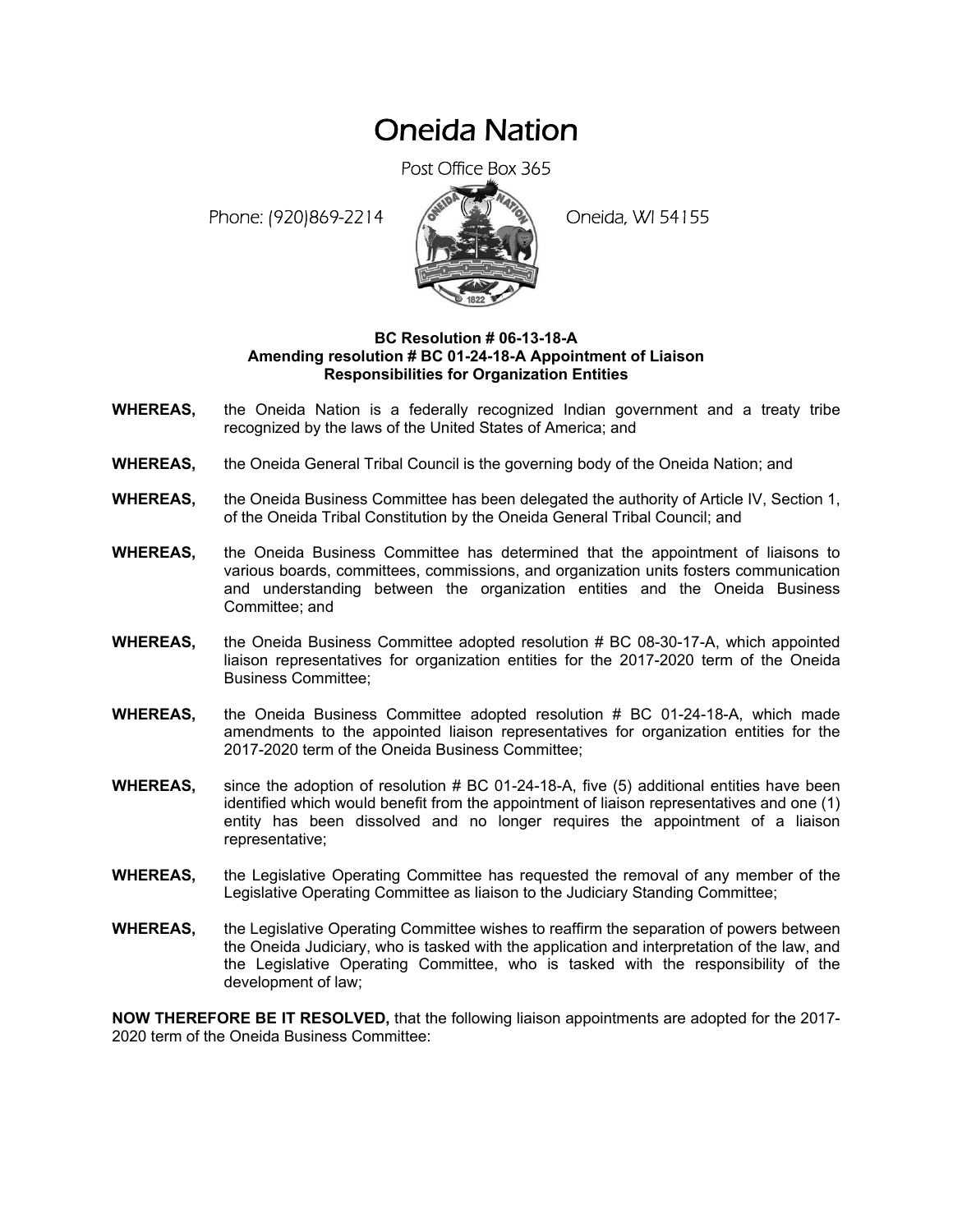**BC Resolution # 06-13-18-A Amending resolution # BC 01-24-18-A Appointment of Liaison Responsibilities for Organization Entities Page 2 of 5** 

| Ref#                                   | <b>Entity</b>                                       | <b>Primary</b>                                 | <b>Alternate</b>                                                    |  |  |
|----------------------------------------|-----------------------------------------------------|------------------------------------------------|---------------------------------------------------------------------|--|--|
| <b>Corporations</b>                    |                                                     |                                                |                                                                     |  |  |
| C <sub>1</sub>                         | Oneida Airport Hotel Corporation                    | Kirby Metoxen and<br>Daniel Guzman             | Patricia King                                                       |  |  |
| C <sub>2</sub>                         | Bay Bancorporation, Inc.                            | David P. Jordan                                | <b>Ernest Stevens III and</b><br>Daniel Guzman                      |  |  |
| C <sub>3</sub>                         | Oneida ESC Group, LLC                               | Lisa Summers and<br><b>Ernest Stevens III</b>  | Patricia King and<br>Daniel Guzman                                  |  |  |
| C <sub>4</sub>                         | Oneida Golf Enterprise Corporation                  | Patricia King                                  | Tehassi?tasi Hill, Lisa<br><b>Summers and Ernest</b><br>Stevens III |  |  |
| C <sub>5</sub>                         | Oneida Seven Generations Corporation                | Brandon L.<br>Yellowbird-Stevens               | Patricia King and Lisa<br><b>Summers</b>                            |  |  |
| Ref#                                   | <b>Entity</b>                                       | <b>Primary</b>                                 | <b>Alternate</b>                                                    |  |  |
| <b>Boards, Committees, Commissions</b> |                                                     |                                                |                                                                     |  |  |
|                                        | Regulatory/Hearing Body                             |                                                |                                                                     |  |  |
| R <sub>1</sub>                         | <b>Oneida Election Board</b>                        | Tehassi?tasi Hill                              | Lisa Summers                                                        |  |  |
| R <sub>2</sub>                         | Oneida Environmental Resource Board                 | Daniel Guzman and<br><b>Ernest Stevens III</b> | Jennifer Webster                                                    |  |  |
| R <sub>3</sub>                         | Oneida Gaming Commission                            | Kirby Metoxen                                  | Brandon L.<br>Yellowbird-Stevens                                    |  |  |
| R4                                     | Oneida Land Commission                              | Patricia King                                  | Jennifer Webster and<br>Tehassi?tasi Hill                           |  |  |
| R <sub>5</sub>                         | Pardon and Forgiveness Screening<br>Committee       | Brandon L.<br>Yellowbird-Stevens               | Jennifer Webster                                                    |  |  |
| R7                                     | Oneida Police Commission                            | Lisa Summers and<br>Ernest Stevens III         | Daniel Guzman                                                       |  |  |
| R <sub>8</sub>                         | Oneida Nation School Board                          | Brandon L.                                     | <b>Ernest Stevens III and</b>                                       |  |  |
|                                        |                                                     | Yellowbird-Stevens                             | Daniel Guzman                                                       |  |  |
| R <sub>9</sub>                         | Oneida Trust Enrollment Committee                   | Kirby Metoxen                                  | Not Applicable                                                      |  |  |
|                                        | <b>Advisory</b><br>Anna John Resident Centered Care | Jennifer Webster                               | Daniel Guzman                                                       |  |  |
| A <sub>1</sub>                         | <b>Community Board</b>                              |                                                |                                                                     |  |  |
| A2                                     | Oneida Nation Arts Board                            | Kirby Metoxen                                  | Daniel Guzman and<br>Jennifer Webster                               |  |  |
| A3                                     | Oneida Nation Commission on Aging                   | Jennifer Webster and<br>Lisa Summers           | Daniel Guzman                                                       |  |  |
| A4                                     | Hall Of Fame Selection Committee                    | <b>Ernest Stevens III</b>                      | Lisa Summers                                                        |  |  |
| A5                                     | Oneida Land Claims Commission                       | Kirby Metoxen                                  | Lisa Summers and<br>Jennifer Webster                                |  |  |
| A <sub>6</sub>                         | Oneida Library Board                                | Tehassi?tasi Hill                              | David P. Jordan                                                     |  |  |
| A7                                     | Oneida Pow-wow Committee                            | Ernest Stevens III                             | Jennifer Webster                                                    |  |  |
| A <sub>8</sub>                         | Southeast Wisconsin Oneida Tribal Services          | Kirby Metoxen and                              | Ernest Stevens III                                                  |  |  |
|                                        | <b>Advisory Board</b>                               | Daniel Guzman                                  |                                                                     |  |  |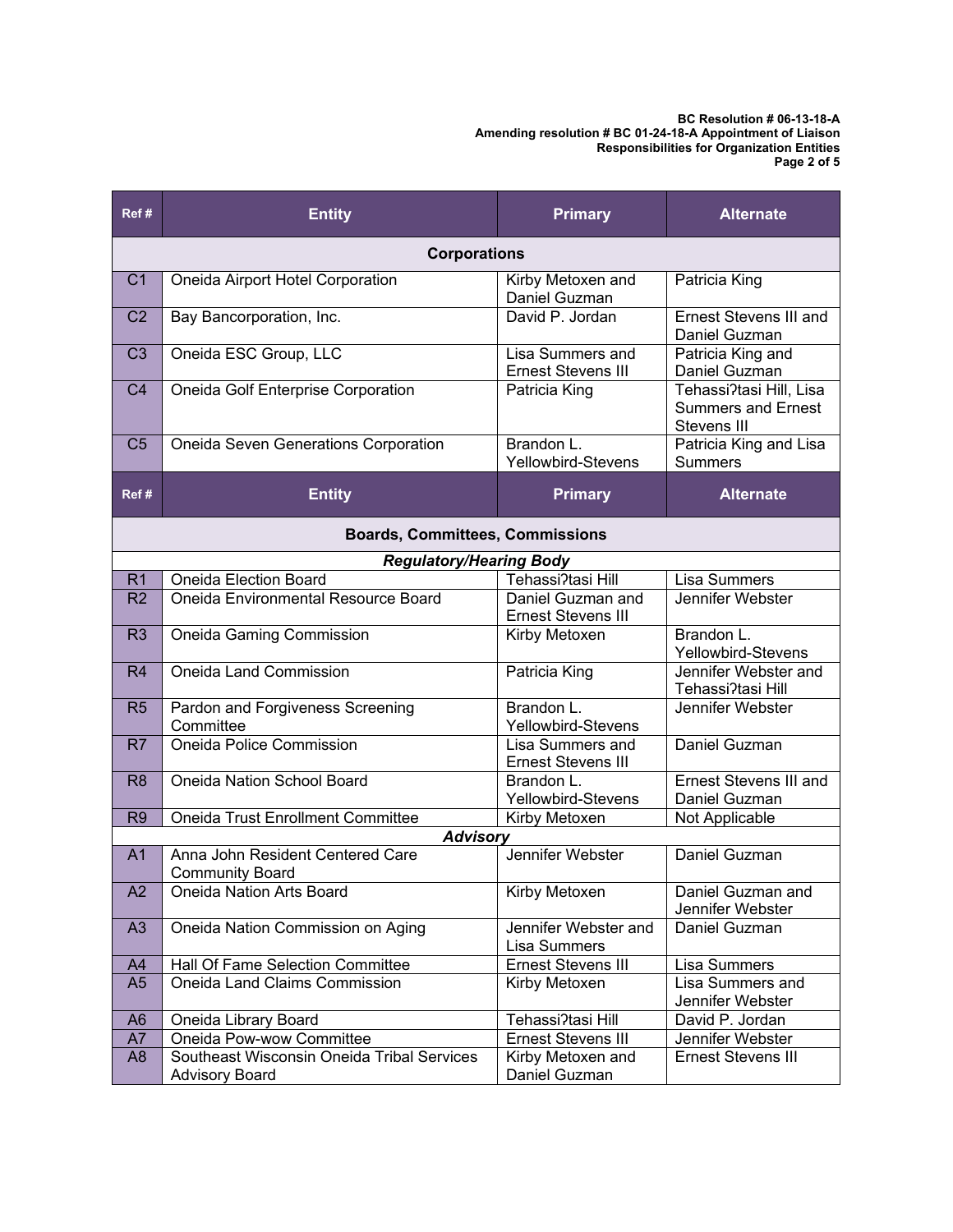#### **BC Resolution # 06-13-18-A Amending resolution # BC 01-24-18-A Appointment of Liaison Responsibilities for Organization Entities Page 3 of 5**

| A <sub>9</sub>                                         | Oneida Nation Veterans Affairs Committee                           | Jennifer Webster                                                                                                            | Lisa Summers and                 |  |  |  |
|--------------------------------------------------------|--------------------------------------------------------------------|-----------------------------------------------------------------------------------------------------------------------------|----------------------------------|--|--|--|
|                                                        |                                                                    |                                                                                                                             | Daniel Guzman                    |  |  |  |
| A10                                                    | <b>Personnel Selection Committee</b>                               | Tehassi?tasi Hill                                                                                                           | Kirby Metoxen                    |  |  |  |
| <b>Governing Responsibility / Organizational Group</b> |                                                                    |                                                                                                                             |                                  |  |  |  |
| G <sub>1</sub>                                         | <b>Head Start Policy Council</b>                                   | Jennifer Webster                                                                                                            | Kirby Metoxen                    |  |  |  |
| G <sub>2</sub>                                         | <b>GTC Legal Resource Center</b>                                   | Brandon L.<br>Yellowbird -Stevens                                                                                           | <b>Lisa Summers</b>              |  |  |  |
| G <sub>3</sub>                                         | North American Indigenous Games - Team<br>WI                       | Brandon L.<br>Yellowbird -Stevens                                                                                           | Lisa Summers                     |  |  |  |
| G4                                                     | Oneida Youth Leadership Institute                                  | Lisa Summers                                                                                                                | Jennifer Webster                 |  |  |  |
| G <sub>5</sub>                                         | <b>Tribal Coordinating Committee</b>                               | Tehassi?tasi Hill,<br>Brandon L.<br>Yellowbird-Stevens,<br>Daniel Guzman, and<br><b>Ernest Stevens III</b>                  | <b>OBC Members</b>               |  |  |  |
|                                                        | <b>Standing Committees</b>                                         |                                                                                                                             |                                  |  |  |  |
| S <sub>1</sub>                                         | <b>Audit Committee</b>                                             | David P. Jordan, Lisa Summers, Ernest<br>Stevens III, and Tehassi?tasi Hill                                                 |                                  |  |  |  |
| S <sub>2</sub>                                         | Community Development & Planning<br>Committee                      | Patricia King, Jennifer Webster, Kirby<br>Metoxen, Ernest Stevens III, Daniel Guzman,<br>and Brandon L. Yellowbird -Stevens |                                  |  |  |  |
| S <sub>3</sub>                                         | <b>Finance Committee</b>                                           | Patricia King, Jennifer Webster, and Daniel<br>Guzman                                                                       |                                  |  |  |  |
| S <sub>4</sub>                                         | <b>Judiciary Standing Committee</b>                                | Tehassi?tasi Hill, Brandon L. Yellowbird-<br>Stevens, Lisa Summers, and Trish King                                          |                                  |  |  |  |
| S <sub>5</sub>                                         | Legislative Operating Committee                                    | David P. Jordan, Kirby Metoxen, Ernest<br>Stevens III, Jennifer Webster, and Daniel<br>Guzman                               |                                  |  |  |  |
| S <sub>6</sub>                                         | Quality of Life Committee                                          | Daniel Guzman, Kirby Metoxen, Brandon L.<br>Yellowbird-Stevens, Tehassi?tasi Hill, and<br><b>Ernest Stevens III</b>         |                                  |  |  |  |
| Ref#                                                   | <b>Entity</b>                                                      | <b>Primary</b>                                                                                                              | <b>Alternate</b>                 |  |  |  |
| <b>Membership Representation - External Entity</b>     |                                                                    |                                                                                                                             |                                  |  |  |  |
| M1                                                     | Great Lakes Inter-Tribal Council, Inc.<br>http://www.glitc.org/    | Tehassi?tasi Hill                                                                                                           | Brandon L.<br>Yellowbird-Stevens |  |  |  |
| M <sub>2</sub>                                         | Haskell Indian Nations University National                         | Brandon L.                                                                                                                  | <b>Ernest Stevens III and</b>    |  |  |  |
|                                                        | <b>Board of Regents</b>                                            | Yellowbird-Stevens                                                                                                          | Jennifer Hill Kelley             |  |  |  |
| M3                                                     | Hobart, Ashwaubenon, Lawrence, Oneida                              | Tehassi?tasi Hill                                                                                                           | OBC                              |  |  |  |
| M4                                                     | Midwest Alliance of Sovereign Tribes<br>http://www.m-a-s-t.org/    | Tehassi?tasi Hill                                                                                                           | OBC                              |  |  |  |
| M <sub>5</sub>                                         | National Congress of American Indians<br>http://www.ncai.org/      | Tehassi?tasi Hill                                                                                                           | OBC                              |  |  |  |
| M <sub>6</sub>                                         | National Indian Gaming Association<br>http://www.indiangaming.org/ | Brandon L.<br>Yellowbird-Stevens                                                                                            | OBC                              |  |  |  |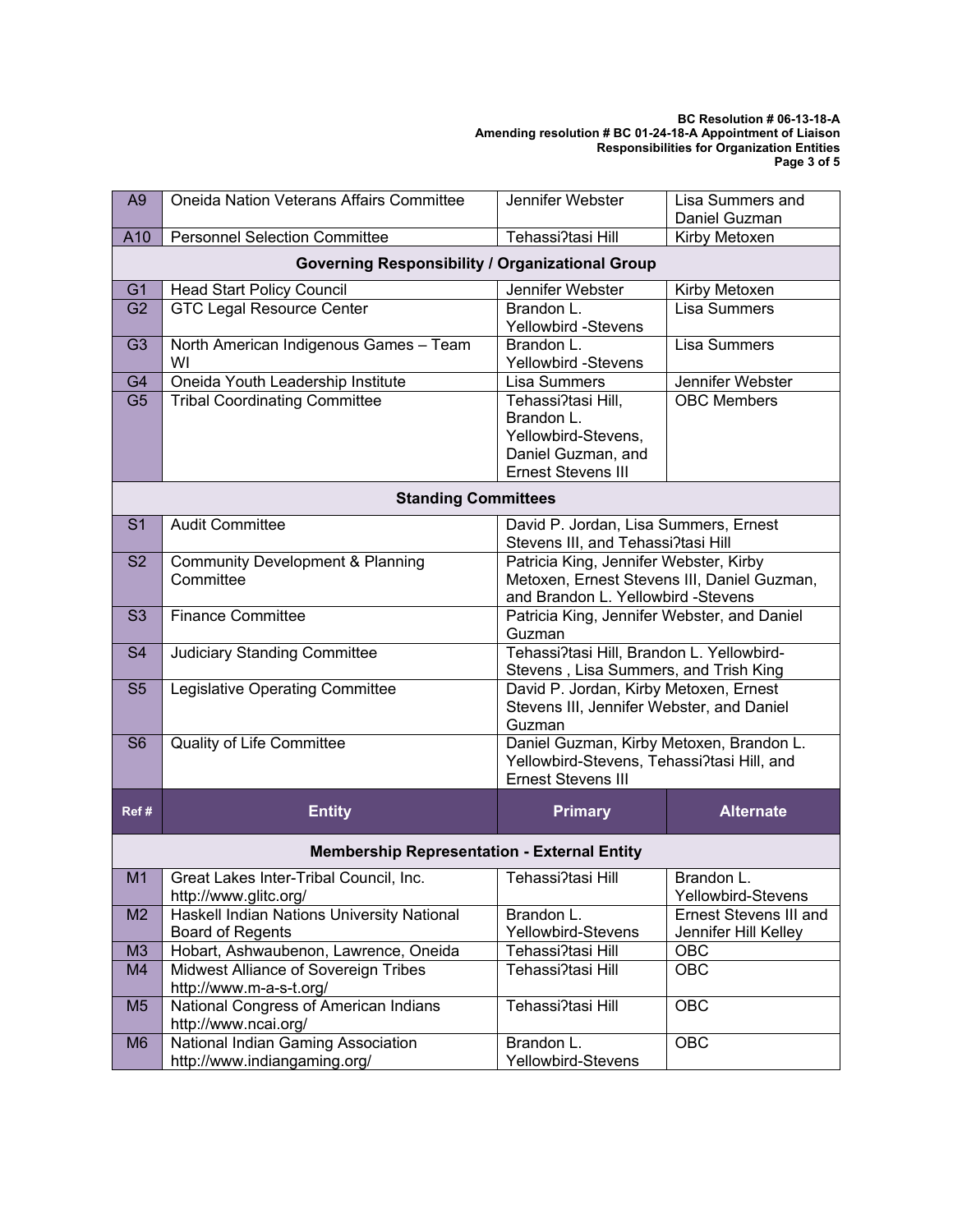#### **BC Resolution # 06-13-18-A Amending resolution # BC 01-24-18-A Appointment of Liaison Responsibilities for Organization Entities Page 4 of 5**

| M7                                | Native American Finance Officers Association<br>http://www.nafoa.org/                                                                                                     | <b>Trish King</b>                                                                    | Daniel Guzman, Kirby<br>Metoxen, and<br>Lawrence Barton                      |  |
|-----------------------------------|---------------------------------------------------------------------------------------------------------------------------------------------------------------------------|--------------------------------------------------------------------------------------|------------------------------------------------------------------------------|--|
| M8                                | Native American Tourism of Wisconsin<br>http://natow.org/                                                                                                                 | Kirby Metoxen                                                                        | OBC                                                                          |  |
| M <sub>9</sub>                    | Natural Resource Damage Assessment<br>https://darrp.noaa.gov/about-darrp/natural-<br>resource-damage-assessment                                                           | Tehassi?tasi Hill                                                                    | Patrick Pelky, Kirby<br>Metoxen, Daniel<br>Guzman, and Ernest<br>Stevens III |  |
| M10                               | <b>Regional Tribal Operations Committee</b><br>https://www.epa.gov/tribal/region-5-tribal-<br>program                                                                     | Tehassi?tasi Hill                                                                    | Ernest Stevens III,<br>Daniel Guzman, and<br><b>Jeff Mears</b>               |  |
| M11                               | Religious Practices Advisory Committee<br>https://doc.wi.gov/                                                                                                             | Melinda J. Danforth                                                                  | Jennifer Webster and<br>Daniel Guzman                                        |  |
| M12                               | <b>Tribal Treasury Advisory Committee</b><br>https://www.nafoa.org/resources/tribal-<br>treasury-advisory-committee                                                       | <b>Trish King</b>                                                                    | Not Applicable                                                               |  |
| M13                               | <b>Tribal Technical Advisory Group</b><br>https://www.cms.gov/Outreach-and-<br>Education/American-Indian-Alaska-<br>Native/AIAN/Tribal-Technical-Advisory-<br>Group.html  | Jennifer Webster                                                                     | Daniel Guzman,<br>Melinda J. Danforth,<br>and Debra J. Danforth              |  |
| <b>Local Government Relations</b> |                                                                                                                                                                           |                                                                                      |                                                                              |  |
| L1                                | Greater Green Bay Chamber of Commerce<br>http://www.greatergbc.org/                                                                                                       | Louise Cornelius/<br><b>Ernest Stevens III</b>                                       | Daniel Guzman and<br>Jennifer Webster                                        |  |
| L2                                | <b>Greater Green Bay Convention &amp; Visitors</b><br><b>Bureau</b><br>https://www.greenbay.com/                                                                          | Steve Ninham/Kirby<br>Metoxen                                                        | Daniel Guzman                                                                |  |
| L <sub>3</sub>                    | Service and Cooperative Agreements:<br>Ashwaubenon, Village of<br>Brown, County of<br>Green Bay, City of<br>Hobart, Village of<br>Oneida, Town of<br>Outagamie, County of | Tehassi?tasi Hill, Patricia King, Lisa Summers,<br>and Brandon L. Yellowbird-Stevens |                                                                              |  |
| Ref#                              | <b>Entity</b>                                                                                                                                                             | <b>Primary</b>                                                                       | <b>Alternate</b>                                                             |  |
| <b>State Government Relations</b> |                                                                                                                                                                           |                                                                                      |                                                                              |  |
| W <sub>1</sub>                    | Department of Administration                                                                                                                                              | Tehassi?tasi Hill and<br>Brandon L.<br>Yellowbird-Stevens                            | Lisa Summers and<br>Patricia King                                            |  |
| W <sub>2</sub>                    | Department of Agriculture, Trade and<br><b>Consumer Protection</b>                                                                                                        | Daniel Guzman,<br>Ernest Stevens III,<br>and Jennifer Webster                        | <b>OBC</b>                                                                   |  |
| W <sub>3</sub>                    | <b>Department of Corrections</b>                                                                                                                                          | Lisa Summers and<br>Brandon L.<br>Yellowbird-Stevens                                 | OBC                                                                          |  |